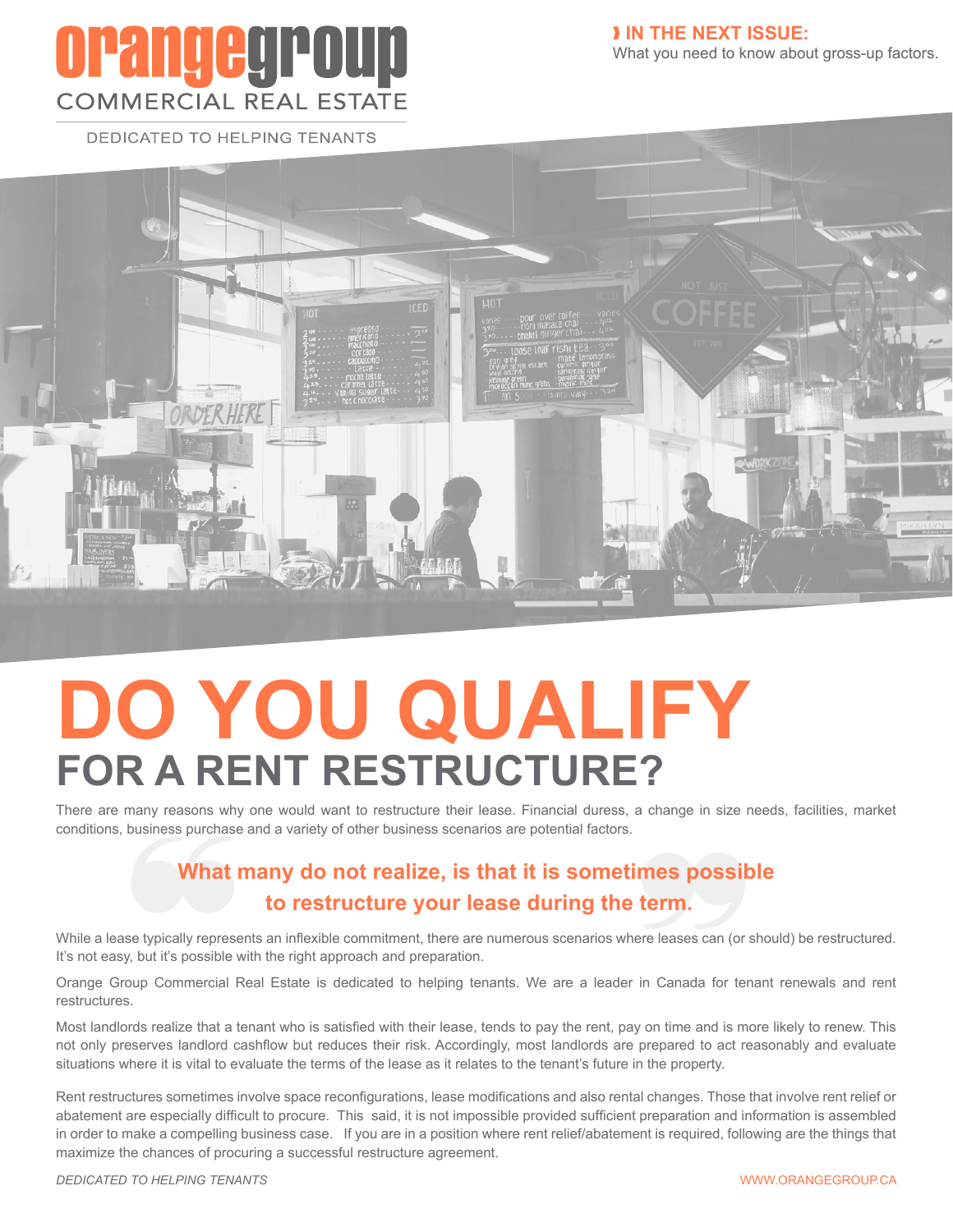#### **TIMING**



If you are nearing the end of your lease (say 2 or 3 years left in the term), you should already be preparing for your renewal. Evaluating space alternatives, needs and market conditions are essential parts of renewal preparations.

**We identify situations where aggressive landlords with substantial vacancy may buy out the remainder of your existing overpriced lease so they can sign you elsewhere for a longer term lease at a lower rate**.

There's many options that real estate experts utilize that business owners are not typically aware of. Even if you don't relocate, your existing landlord may be prepared to lower your rent now, in return for an extension of your term (thereby lowering their risk and mitigating a vacancy) in the future.

#### **COMPREHENSIVE FINANCIAL STATEMENTS**



If you are showing significant earnings and a reasonable level of profitability, then a rental restructure is highly unlikely unless we can derive leverage from somewhere else\* Typically, you'll need to show that your business is in potential jeopardy without some form of rent abatement or assistance. This is

typically derived through evaluation of net profit as opposed to EBITDA \*\*.

\*This could include leveraging multiple locations in a portfolio, other business relationships, related agreements, contracts and a variety of other factors.

\*\*Earnings before interest taxes, depreciation and amortization. The initial capital investment in a location can substantially impact the differential between EBITDA and net income due to amortization, interest and depreciation.

orangegroup **COMMERCIAL REAL ESTATE** 

We'll typically require your most recent financial statements (minimum 2 years), that outline your financial position. This will include profit and loss statements, balance sheet and cash flow statements (if applicable). Upon completion of this, we will review your lease and work to establish other leverage points. Moreover, we typically find about 20 "landmines" in almost every commercial lease – so if nothing else, you'll be in a position not to make similar mistakes in future renewals.

#### **WHAT ELSE?**

We'll need to demonstrate that you are taking reasonable steps to mitigate the situation that is resulting in your rent restructure and a plan of action (and/or business plan). You'll need to also demonstrate that you've actively sought restructures, savings and/or relief from other suppliers and business contacts. Singling out your landlord as the only one to sacrifice returns / profitability during a restructure is not a realistic (or equitable) proposition for most landlords.